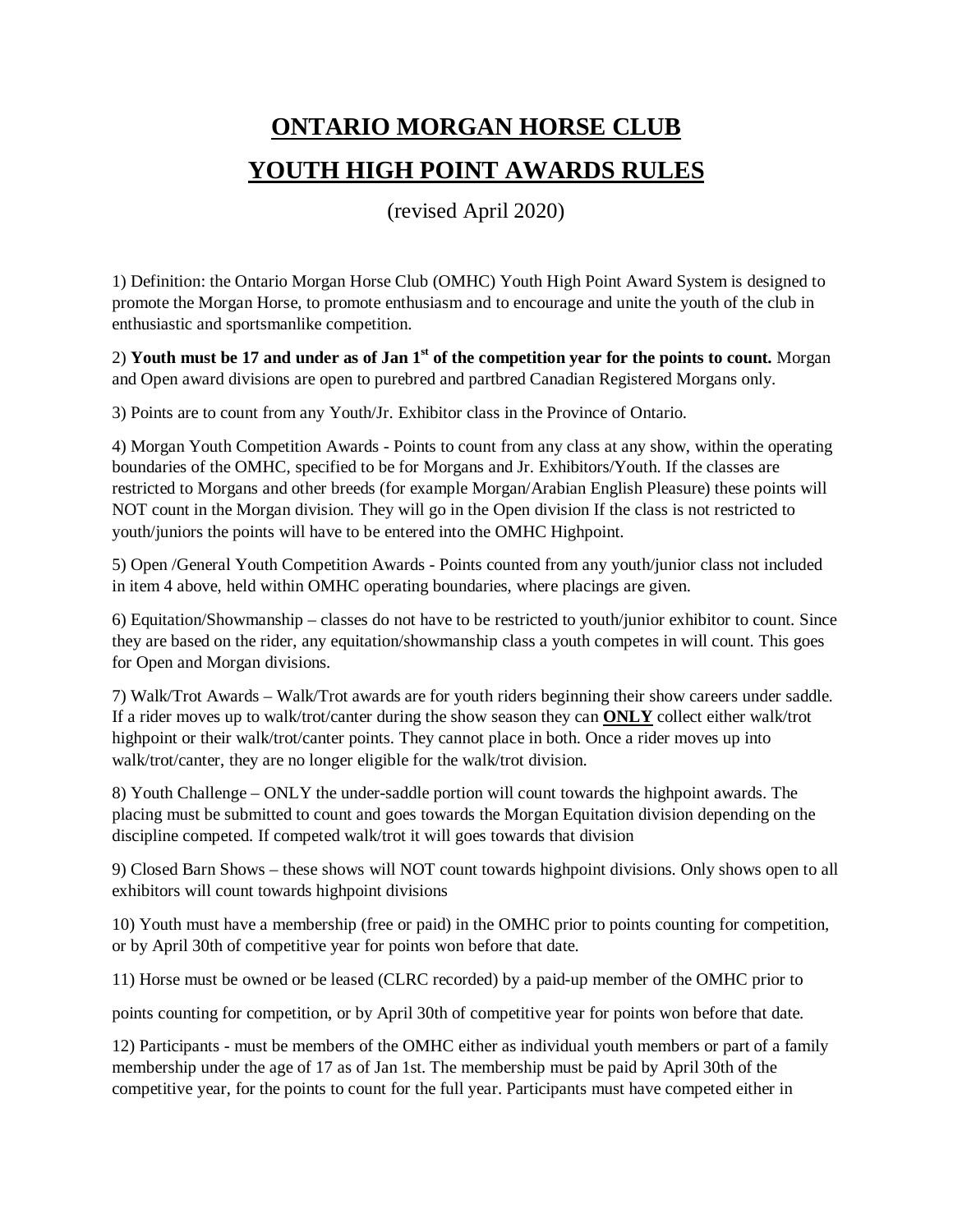leadline, stickhorse, CMHA Youth Challenge, CMHA Horsemastership Levels or attended an OMHC club event (meeting/clinic) to qualify. They also cannot be receiving another award in the youth highpoint. **There is NO Entry Fee for the Participant awards**

13) Points are to be scored between December 1st of previous year and November 30th of current

year. All forms must be postmarked no later than midnight, December 5th. There will be no extension

of this period. Point submission is the responsibility of the owner of the horse. Enclose a SASE for the

return of point totals.

14) The OMHC will not be responsible for the loss of forms in the mail and/or calculations made

incorrectly, but every attempt will be made to see that no errors occur. Protests must be made in

writing to the High Point Committee with final decision resting with the executive.

15) Six awards will be presented in each division. Awards will be 1st- Champion; 2nd- Reserve

Champion;  $3<sup>rd</sup>$ ,  $4<sup>th</sup>$ ,  $5<sup>th</sup>$  and 6th place.

16) In the event of a tie, the award will be given to both entrants with a maximum of seven awards per class.

17) Presentation of awards will be made at a suitable Club function prior to April 30th of the following year.

18) The entry fee for the High Point awards is \$10 per youth, per year.

#### **19) Morgan Youth Competition Award Divisions:**

19-1. SHOWMANSHIP – points totalled from all Morgan showmanship classes. The classes do not need to be restricted to a youth to count. Points earned from multiple horses will be added together and one ribbon will be awarded per youth.

19-2. SADDLE SEAT EQUITATION – points totalled from all Morgan equitation classes competed in Saddle Seat attire. The classes must be ridden walk, trot, canter to count. The classes do not need to be restricted to a youth to count. Points earned from multiple horses will be added together and one ribbon will be awarded per youth.

19-3. HUNT SEAT EQUITATION – points totalled from all Morgan equitation classes competed in Hunt Seat attire. The classes must be ridden walk, trot, canter or canter over fences to count. The classes do not need to be restricted to a youth to count. Points earned from multiple horses will be added together and one ribbon will be awarded per youth.

19-4. WESTERN EQUITATION – points totalled from all Morgan equitation classes competed in Western attire. The classes must be ridden walk, jog, lope to count. Morgan western horsemastership classes will count in this division. The classes do not need to be restricted to a youth to count. Points earned from multiple horses will be added together and one ribbon will be awarded per youth.

19-5. ENGLISH PLEASURE – points totalled from all Morgan English/Classic/Park Pleasure classes ridden in saddle seat attire that are restricted to youth/junior exhibitor riders. The classes must be ridden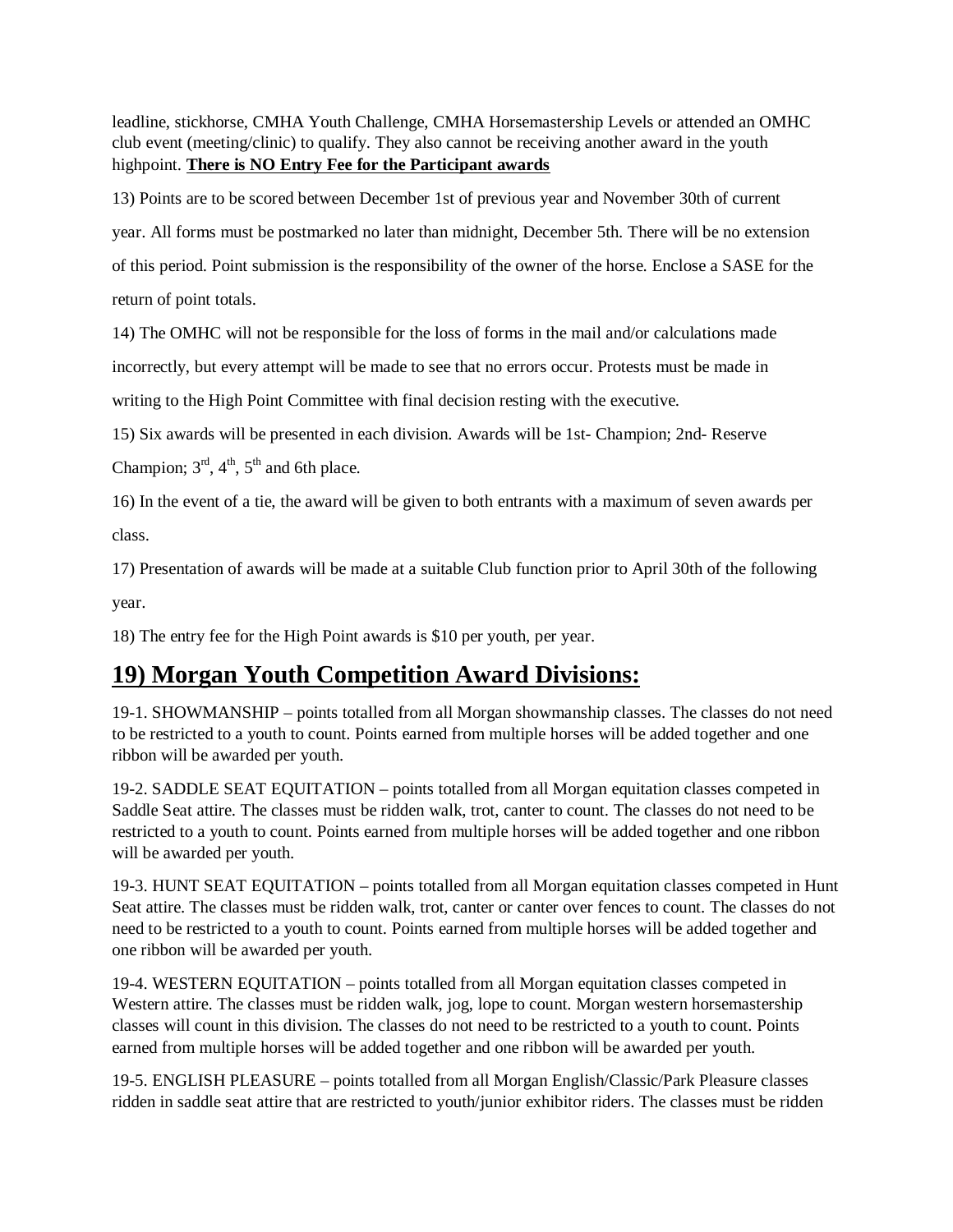walk, trot, canter to count. The points earned from multiple horses will be awarded **PER HORSE.** This means a youth rider could win multiple awards, earning ribbons for each different horse shown.

19-6. HUNTER PLEASURE - points totalled from all Morgan Hunter/English Pleasure classes ridden in hunt seat attire that are restricted to youth/junior exhibitor riders. The classes must be ridden walk, trot, canter to count. The points earned from multiple horses will be awarded **PER HORSE.** This means a youth rider could win multiple awards, earning ribbons for each different horse shown.

19-7. WESTERN PLEASURE - points totalled from all Morgan Western Pleasure classes ridden in western attire that are restricted to youth/junior exhibitor riders. The classes must be ridden walk, jog, lope to count. The points earned from multiple horses will be awarded **PER HORSE.** This means a youth rider could win multiple awards, earning ribbons for each different horse shown.

## **20) Open Youth Competition Award Divisions:**

20-1. SHOWMANSHIP – points totalled from all open showmanship classes. The classes do not need to be restricted to a youth to count. Points earned from multiple horses will be added together and one ribbon will be awarded per youth.

20-2. ENGLISH EQUITATION – points totalled from all open equitation classes competed in Saddle Seat attire and/or Hunt Seat attire. The classes must be ridden walk, trot, canter or canter over fences to count. The classes do not need to be restricted to a youth to count. Points earned from multiple horses will be added together and one ribbon will be awarded per youth.

20-3. WESTERN EQUITATION – points totalled from all open equitation classes competed in Western attire. The classes must be ridden walk, jog, lope to count. Open western horsemastership classes will count in this division. The classes do not need to be restricted to a youth to count. Points earned from multiple horses will be added together and one ribbon will be awarded per youth.

20-4. ENGLISH PLEASURE – points totalled from all open English/Classic/Park Pleasure classes ridden in saddle seat attire that are restricted to youth/junior exhibitor riders. The classes must be ridden walk, trot, canter to count. The points earned from multiple horses will be awarded **PER HORSE.** This means a youth rider could win multiple awards, earning ribbons for each different horse shown.

20-5. HUNTER PLEASURE - points totalled from all open Hunter/English Pleasure classes ridden in hunt seat attire that are restricted to youth/junior exhibitor riders. The classes must be ridden walk, trot, canter to count. The points earned from multiple horses will be awarded **PER HORSE.** This means a youth rider could win multiple awards, earning ribbons for each different horse shown.

20-6. WESTERN PLEASURE - points totalled from all open Western Pleasure classes ridden in western attire that are restricted to youth/junior exhibitor riders. The classes must be ridden walk, jog, lope to count. The points earned from multiple horses will be awarded **PER HORSE.** This means a youth rider could win multiple awards, earning ribbons for each different horse shown.

### **21) General Award Division:**

21-1. PLEASURE DRIVING – points totalled from both Morgan and Open Pleasure Driving/Park Harness classes. These classes must be restricted to youth/junior exhibitor drivers only. Youth reinsmanship, cones etc. will NOT count in this division, but can go in the Versatility division. The points earned from multiple horses will be awarded **PER HORSE.** This means a youth rider could win multiple awards, earning ribbons for each different horse shown.